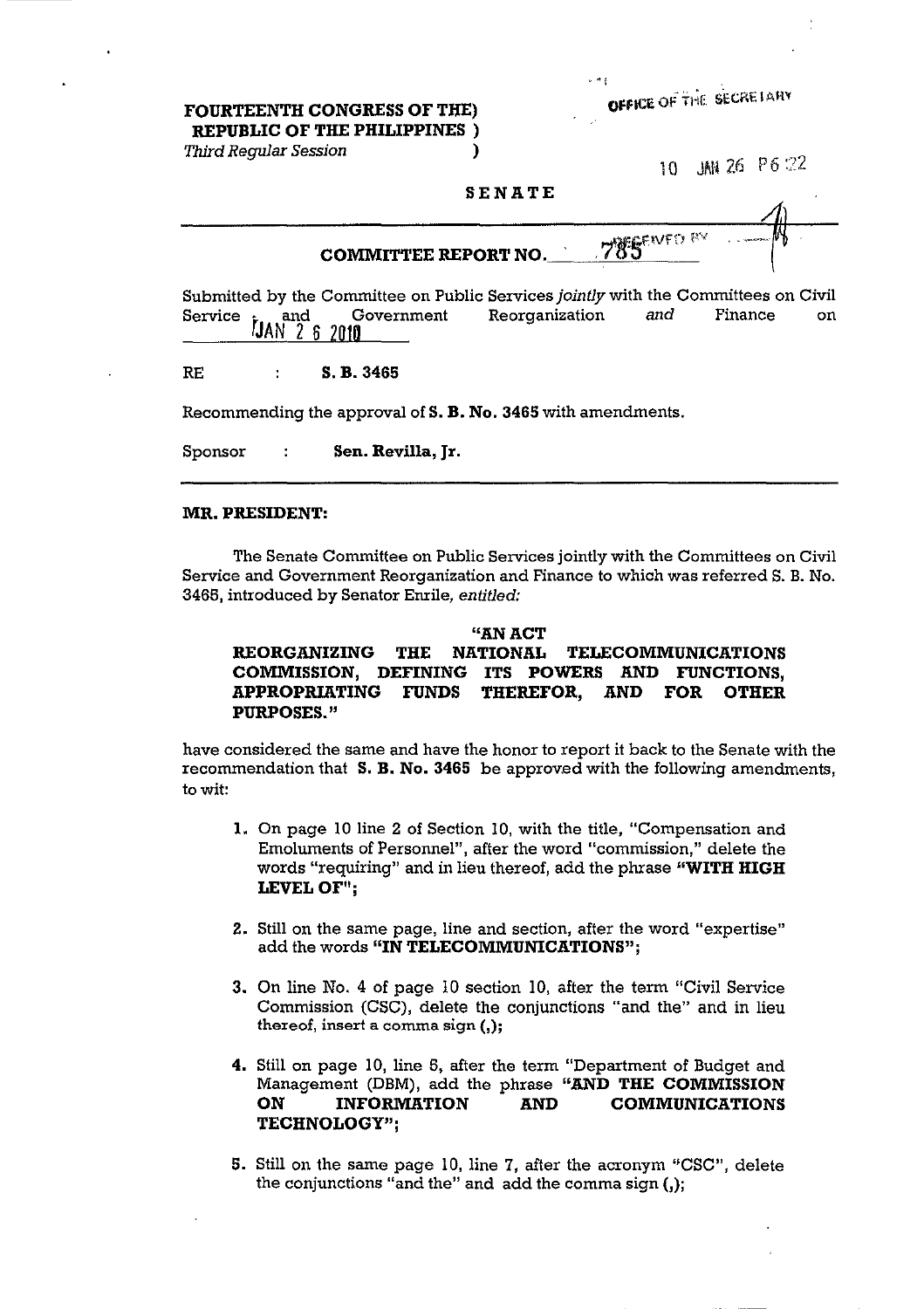- 6. Still on the same page, section and line, after the acronym "DBM", add the words "AND CICT":
- 7. On the second paragraph of section 10, line 13, after the acronym "CSC" delete the conjunctions "and the" and in lieu thereof, insert a comma sign (,) and after the acronym "DBM" add the words "AND THE CICT":
- 8. Still on the same section 10, line 15, delete the words "president of the Philippines" and replace it with the word "COMMISSION";
- 9. On line 16 of page 10 Section 10, after the conjunction "be" delete the phrase "upgraded more than once a year" and in lieu thereof add the phrase "REVISED MORE THAN ONCE EVERY TWO (2) YEARS";
- 10.Still on the same page, after section 11, add a new section that will now be Section 12, and renumber the succeeding sections accordingly. The new Section shall read as follows":

"SEC. 12. CONGRESSIONAL OVERSIGHT COMMITTEE ON NATIONAL TELECOMMUNICATIONS COMMISSION - THERE IS HEREBY CREATED A JOINT CONGRESSIONAL OVERSIGHT COMMITTEE, HEREIN REFERRED TO AS THE "COMMITTEE" WHICH SHALL BE COMPOSED OF THE CHAIRMAN OF THE SENATE COMMITTEE ON PUBLIC SERVICES AND THE CHAIRMAN OF THE HOUSE COMMITTEE ON COMMUNICATION AND INFORMATION TECHNOLOGY, FOUR (4) SENATORS AND FOUR (4) REPRESENTATIVES TO BE APPOINTED BY THE SENATE PRESIDENT AND THE SPEAKER OF THE HOUSE OF REPRESENTATIVES, RESPECTIVELY. THE COMMITTEE SHALL, AMONG OTHERS, IN AID OF LEGISLATION:

- (A) MONITOR AND ENSURE THE PROPER IMPLEMENTATION OF THIS ACT; AND
- (B) ENSURE TRANSPARENCY AND REQUIRE THE SUBMISSION OF ALL PERTINENT INFORMATION INCLUDING BUT NOT LIMITED TO, ITS COLLECTION PERFORMANCE DATA AND ITS ANNUAL AUDITED FINANCIAL STATEMENTS AND ON THE CONDUCT OF PROGRAMS, PROJECTS AND POLICIES RELATING TO THE IMPLEMENTATION OF THIS ACT.

## THE OVERSIGHT COMMITTEE SHALL EXIST FOR A PERIOD OF TEN (10) YEARS FROM THE EFFECTIVITY OF THIS ACT AND MAY BE EXTENDED BY A JOINT CONCURRENT RESOLUTION."

with Senators Enrile, Revilla, Trillanes *N,* and Angara as authors thereof.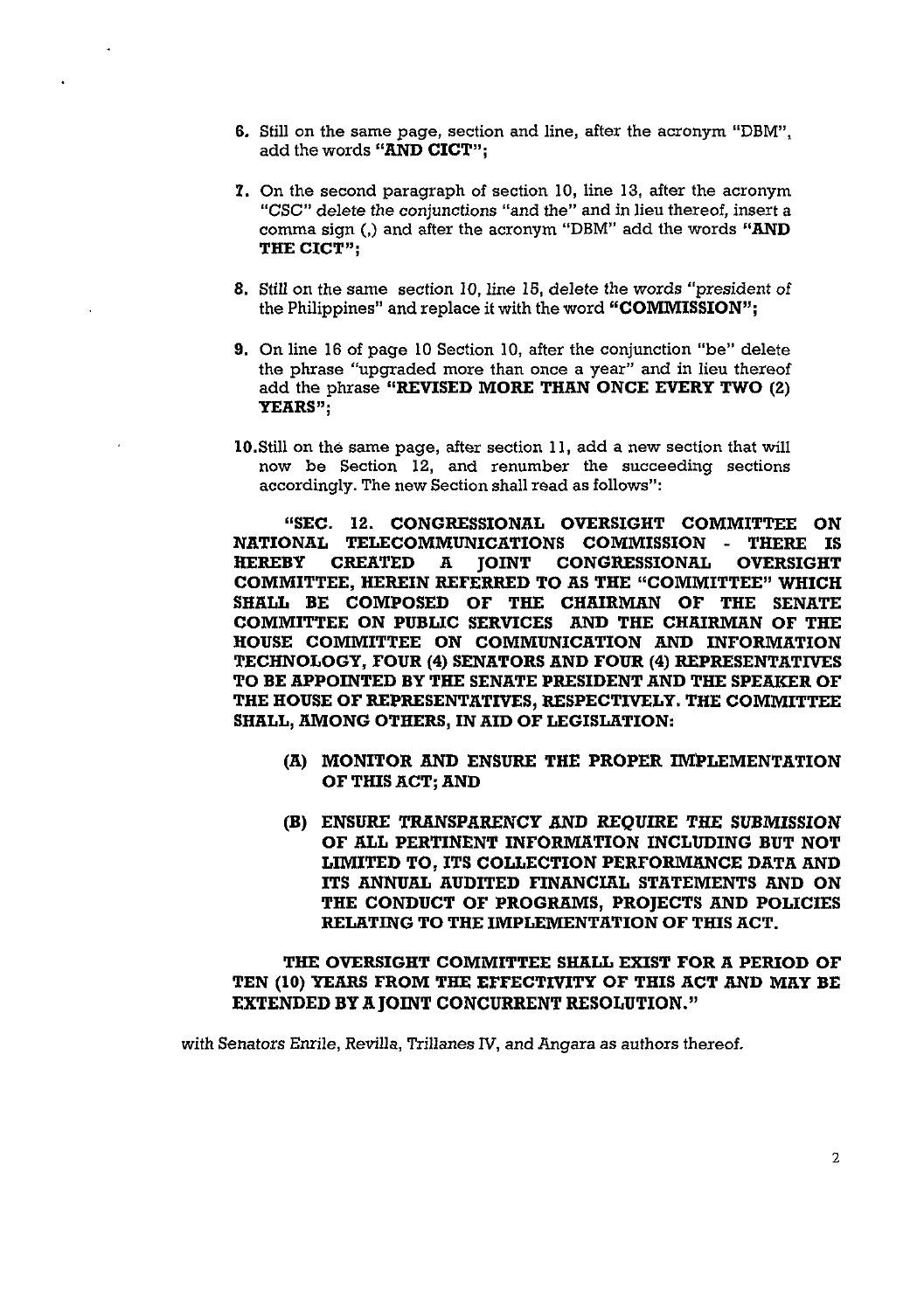Respectfully submitted:

 $~\sqrt{1 - 1}$ 

ANTONIO "Sonny" F. TRILLANES IV *Chairman*  Committee on Civil Service and Government Reorganization

.<br>Ong revilla, jr. Ъn

ommittee on Public Services

EDGARDO I. ANGARA

*Chairman*  Committee on Finance

MEMBERS:

JOKER P. ARROYO

PANFILO M. LACSON

Committee on Civil Service

and Government Reorganization

*Acting Chairman* 

RODOLFO G. BIAZON

**LOREN LEGARDA**  $\frac{1}{2}$  $M_1$   $M_2$   $M_3$ 

and MANUEL " M.A. MADRIGAI

**GREGORIO B. HONASAN II** 

MANUEL "Lito" M. LAPID

Turner " **MAR ROXAS** 

BENIGNO S. AQUINO III

**G. ESCUDERO** 

**FRANCIS**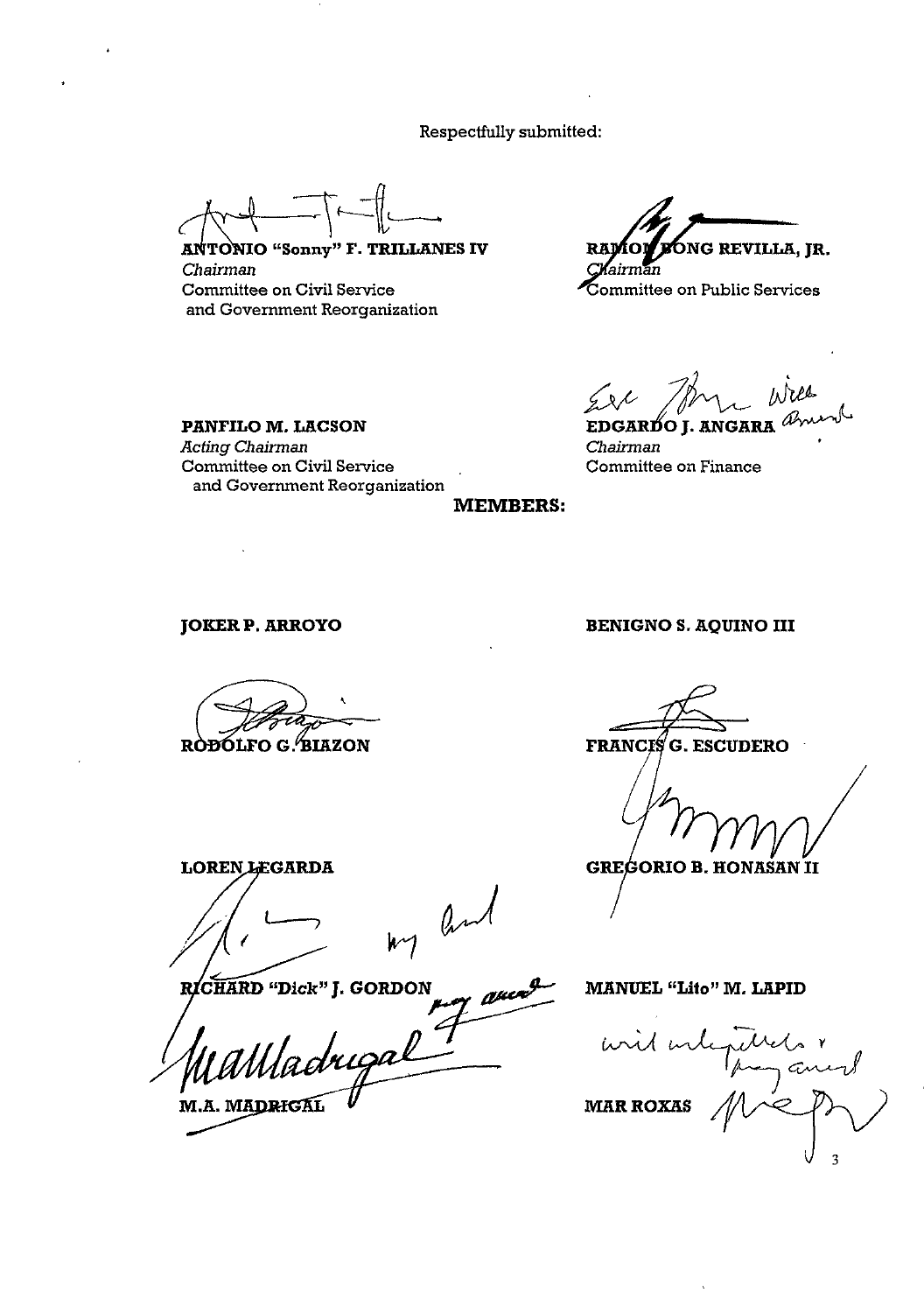**ALl!.N PETER S. CAYETANO PIA S. CAYETANO** 

FRANCIS N. PANGILINAN

**MANNY VILLAR** 

 $\ddot{\phantom{a}}$ 

## **MIRIAM DEFENSOR SANTIAGO**

# **EX-OFFICIO MEMBERS:**

JINGGOY EJERCITO ESTRADA<br>Senate Pro-Tempore<br>Vill obres

**JÚAN MIGUEL F. ZUBIRI**<br>*Majority Leader* 

AQ~ **PIMENTEL, JR.**  *Minority Leader*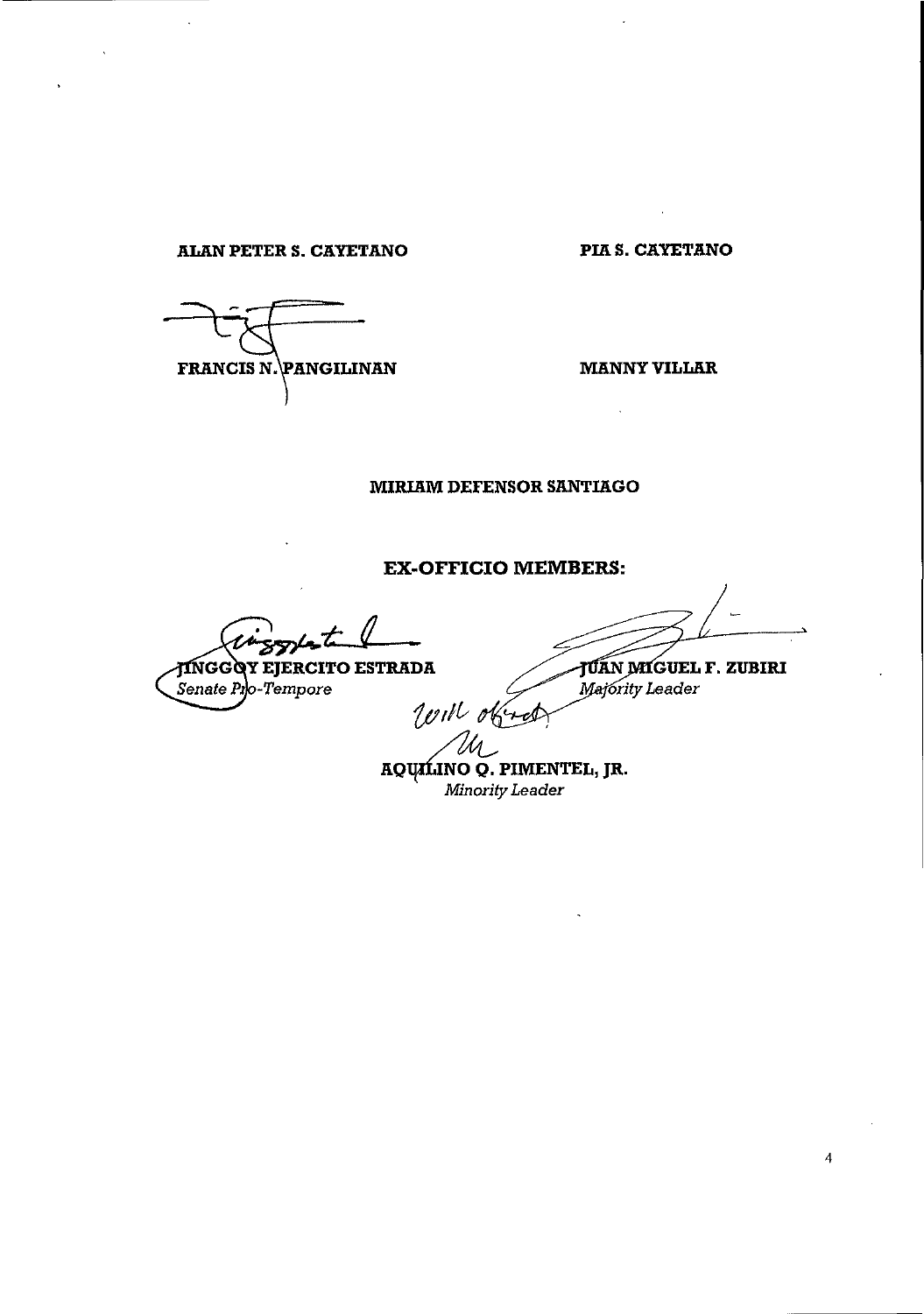|                                                                                           |   |  | THERE IS a builded offer |
|-------------------------------------------------------------------------------------------|---|--|--------------------------|
| FOURTEENTH CONGRESS OF THE REPUBLIC<br>OF THE PHILIPPINES<br><b>Third Regular Session</b> | 9 |  | SEP 29 P5:12             |
| <b>SENATE</b>                                                                             |   |  | $\mathbb{R}$             |
| Senate Bill No. $3465$ . RECEIVED by                                                      |   |  |                          |

Introduced by Sen. Juan Ponce Enrile

#### AN ACT

#### REORGANIZING THE NATIONAL TELECOMMUNICATIONS COMMISSION, DEFINING ITS POWERS AND FUNCTIONS, APPROpRIATING FUNDS THEREFOR, AND FOR OTHER PURPOSES

*. Be it enacted by the Senate and House of Representatives of the Philippines in Congress assembled:* 

1 SECTION 1. *Title.* - This Act shall be known as the *"National Telecommunications*  2 *Commission Reorganization Act of 2009,"* 

3 SEC. 2. *Declaration of Policy.* - The State shall promote the development of high 4 quality information and commwrications infrastructures and services as vital tools for economic 5 development, nation building and global competitiveness. Towards this end, it is hereby a 6 declated policy of the State to develop a regulatory environment for a viable, adequate, efficient, 7 and wriversal information and commwrications sector using the best available and affordable 8 technologies; foster a competitive business environment, and fair and efficient market conduct 9 among industry players; ensure wriversal access to reliable and affordable services; and protect 10 the interests and welfare of both of the industry players and the consuming public.

11 SEC. 3. *Definition of Terms.* - For purposes of this Act, the following terms are hereby 12 defined:

- 13 Ca) "Authorization" refers to any certificate, pennit, license, accreditation, registration, 14 recognition or similar pennission granted to a person or entity to laWfully engage in 15 the activities falling under the jurisdiction of the Commission;
- 16 (b) "Certificate of Public Convenience andlor Certificate of Authority" (CPCICA) and 17 "Certificate of Public Convenience and Necessity" (CPCN) both refer to a certificate 18 issued by the Commission in the provision of services that fall within the jurisdiction 19 of the Commission;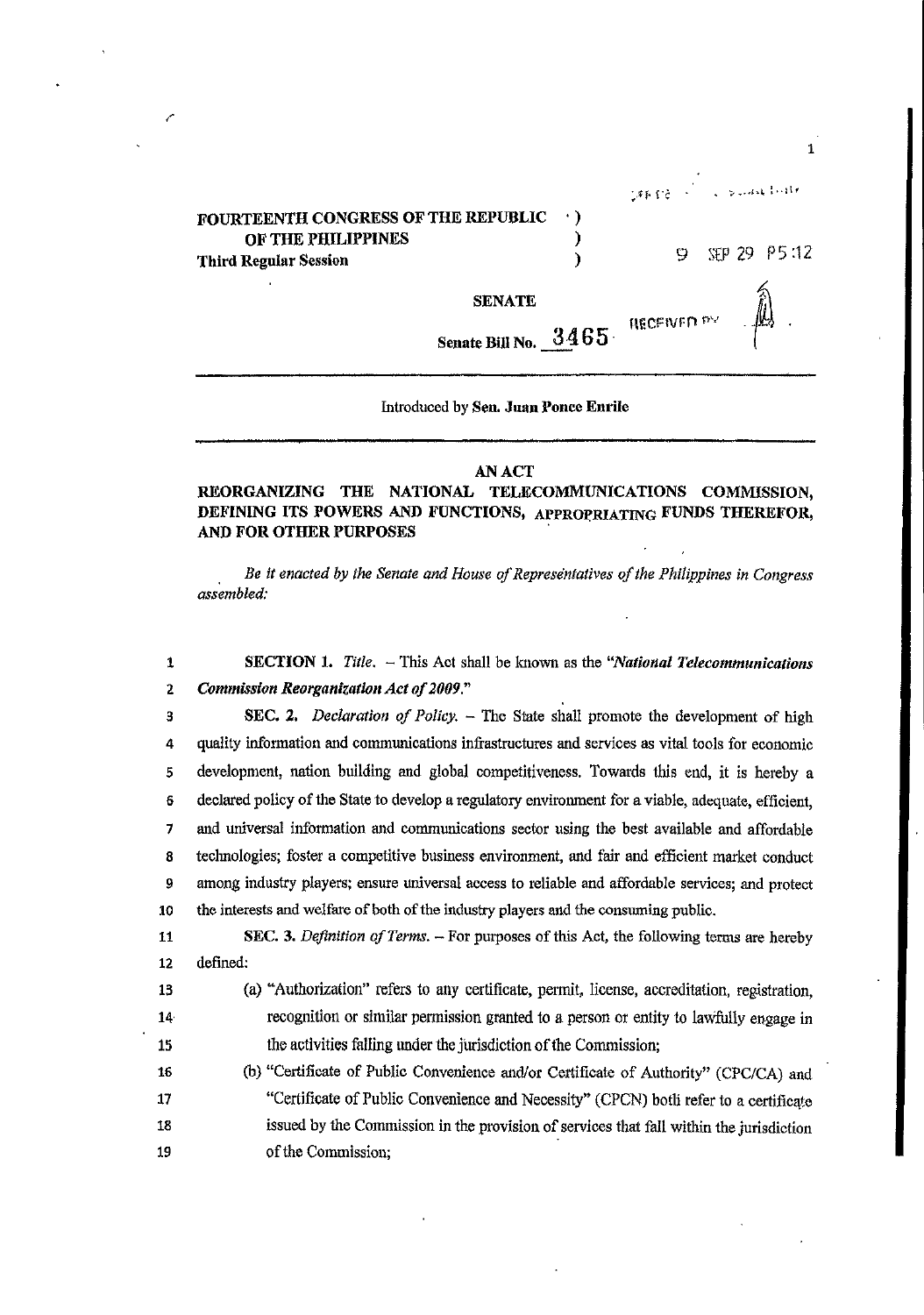| 1                      | (c) "CICT" refers to the Commission on the Information and Communications                           |
|------------------------|-----------------------------------------------------------------------------------------------------|
| $\boldsymbol{\lambda}$ | Technology created under Executive Order No. 269, series of 2004, or its successor                  |
| 3                      | agency;                                                                                             |
| 4                      | (d) "Commission" refers to the National Telecommunications Commission;                              |
| 5                      | (e) "Frequency" refers to the number of cycles per unit time, usually expressed in Hertz;           |
| 6                      | (f) "Information and Communication Technology", herein referred to as "ICT", refers to              |
| 7                      | the totality of electronic means to collect, store, process and present information to              |
| 8                      | end-users in support of their activities. It consists, among others, of computer                    |
| 9                      | systems, office systems and consumer electronics, as well as networked information                  |
| 10                     | infrastructure, the components of which include the telephone system, the internet,                 |
| 11                     | fax machines, computers, and other similar devices;                                                 |
| 12                     | $(g)$ "Interconnection" refers to the linkage by any means of transmission such as by wire,         |
| 13                     | radio, satellite, microwave channel of networks and services of two or more existing                |
| 14                     | services providers with one another;                                                                |
| 15                     | (h) "Legislative Franchise" refers to the franchise issued by Congress authorizing the              |
| 16                     | entity to engage in a certain type of telecommunications, broadcast, cable TV,                      |
| 17                     | multimedia and other information and communications infrastructures and services;                   |
| 18                     | (i) "Radio Spectrum" shall cover radio frequencies from 9 KHz or higher that can be                 |
| 19                     | used for broadcast services; and,                                                                   |
| 20                     | (j) "Universal Access" shall refer to the provision of affordable, accessible, and efficient        |
| 21                     | information and communications infrastructures and services to the widest array of                  |
| .22                    | consumers possible.                                                                                 |
| 23                     | <b>SEC.</b> 4. Reorganization of the Commission $. -$ The Commission is hereby reorganized to       |
| 24                     | strengthen its existing organizational structure and capabilities to meet the rapid developments of |
| 25                     | emerging technologies in the fields of information, communications, broadcast, cable TV and         |
| 26                     | other multi-media infrastructure and services.                                                      |
| 27                     | The Commission shall be attached to the CICT for policy and program coordination, and               |
| 28                     | shall be under the administrative supervision of the same. The Commission shall independently       |
| 29                     | exercise its powers and functions and no other agency shall influence or effect a review or         |
| 30                     | modification of its decisions as a quasi-judicial body. Provided, however, that the decisions of    |
| 31                     | the Commission as a quasi-judicial entity shall be appealed only to the Court of Appeals and the    |
| 32                     | Supreme Court, as provided for by law.                                                              |
| 33                     | SEC. 5. Jurisdiction. $-$ The Commission shall have jurisdiction over all persons and               |
| 34                     | entities engaged in the operation and/or provision of information and communications,               |
| 35                     | telecommunications, broadcast, cable TV and other multi-media infrastructures and services.         |
| 36                     | Pursuant thereto, the Commission shall exercise supervisory and regulatory powers over such         |
| 37                     | persons and entities, including program, content and application providers in such infrastructures  |
| 38                     | and services, radio stations and radio training schools, maritime point of service activation,      |
| 39                     | networks or system services, franchise, equipment and other properties, and/or any person using     |

 $\overline{\phantom{a}}$ 

 $\bar{\lambda}$ 

 $\ddot{\phantom{a}}$ 

 $\hat{\mathcal{A}}$ 

 $\bar{\beta}$ 

2

 $\epsilon$ 

 $\hat{\mathcal{A}}$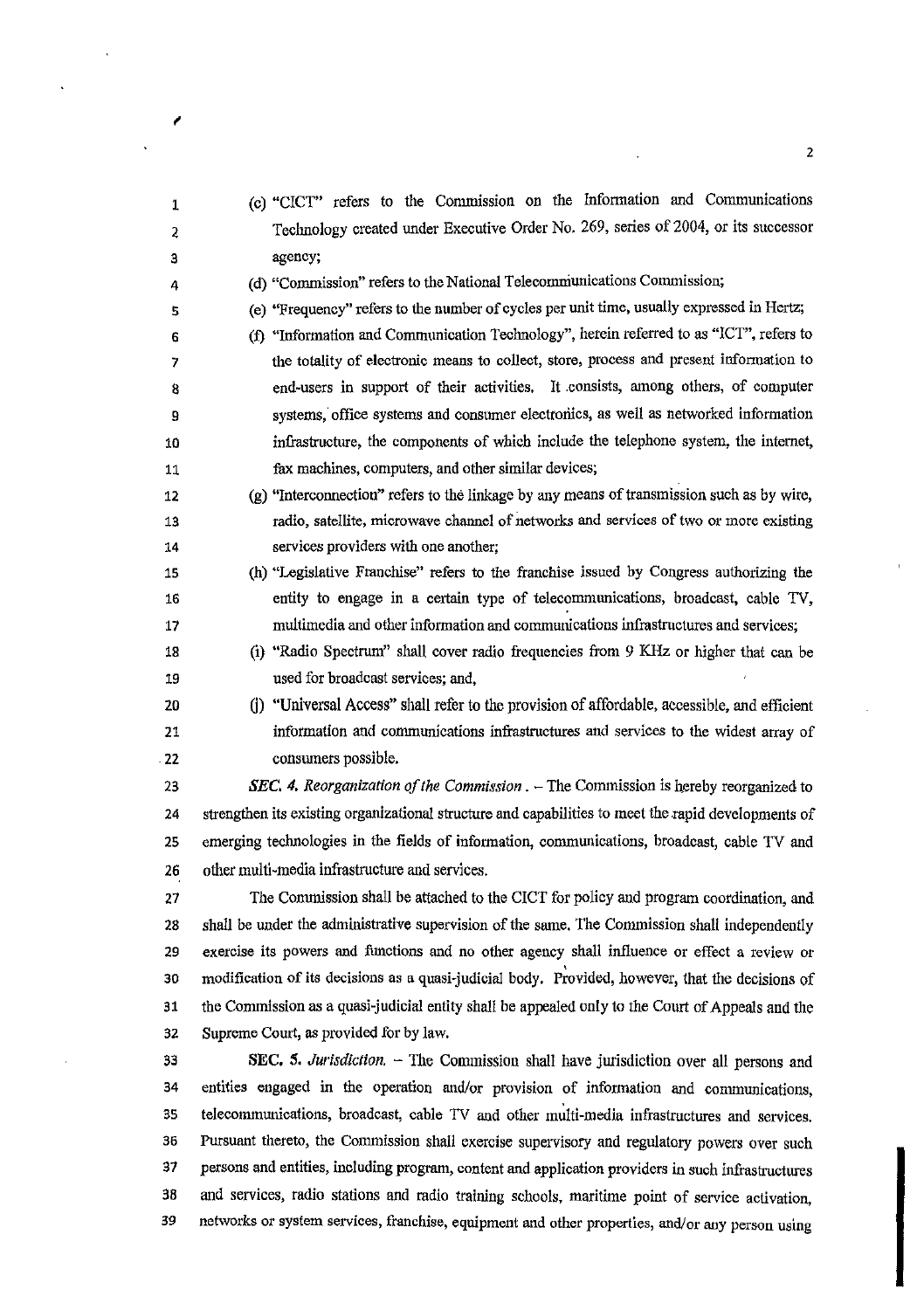1 the radio spectrum and other limited resources in communications and information e.g. 2 nwnbering systems, domain name systems and other related concerns.: *Provided,* that 3 telecommunication stations owned and operated by the Armed Forces of the Philippines (APP) 4 shall be subject to the jurisdiction of the Committee only to the extent that the AFP shall first 5 secure authorization from the Commission to use frequencies relative to the operation of such 6 stations.

*7 SEC.* 6. *Powers and Functions.* - In addition to the powers already provided for by 8 existing laws, not inconsistent with this Act, the Commission shall have the following powers 9 and functions:

10 (a) Establish standards, specifications, measures, guidelines, rules and regulations that will 11 govern the operations of service providers in the areas of information and 12 commuuications technology, broadcast, cable TV, and .other multi-media 13 infrastructures/services;

14 (b) Issue *CPCslCAs* aodlor CPCNs to qualified ICT contpaoies, radio aod televisions 15 broadcast networks, cable TV operators and other mnlti-media service providers;

16 (c) Recommend policies for the promotion ofICT, broadcast media or other teclmologies, as 17 well as any other related fields thereto;

18 (d) Administer and implement the Public Telecommunications Policy Act, as amended, and 19 other relevant laws that the Commission is mandated to enforce, including those pursuant 20 to international treaties, conventions andlor agreements which the Philippine govennnent 21 has entered or will enter into;

22 (e) Adopt an administrative process to facilitate the entry of qualified service providers, 23 taking into consideration the competition policies of the govenunent thus enabling the 24 public to gain access to information and communication services and, at the same time, 25 enabling service providers to generate sufficient returns to promote and sustain industry 26 growth

27 (I) Formulate plans and implement programs to provide better access to ICT, broadcast and 28 . other similar services in un-served and/or underserved areas at affordable rates;

29 (g) Provide rules, regulations, guidelines, measures and specifications in accordance with 30 acceptable standards to ensure quality, safety, liability, security, compatibility and 31 interoperability of ICT companies, radio and television broadcast networks, and other 32 multi-media systems aud facilities in conformity with national standards aud 33 specifications and those set by international radio and telecommunications bodies which 34 the Philippines is a party of;

35 (h) Formulate and implement regnlatory policies for the establisinnent, operation and 36 maintenance of ICT facilities of new and converged services;

37 (i) Prescribe rules, regulations, guidelines, measures and specifications for the following:

38 (i) The setting and imposition of appropriate fees and charges over persons and 39 entities within its jurisdiction, such as:

I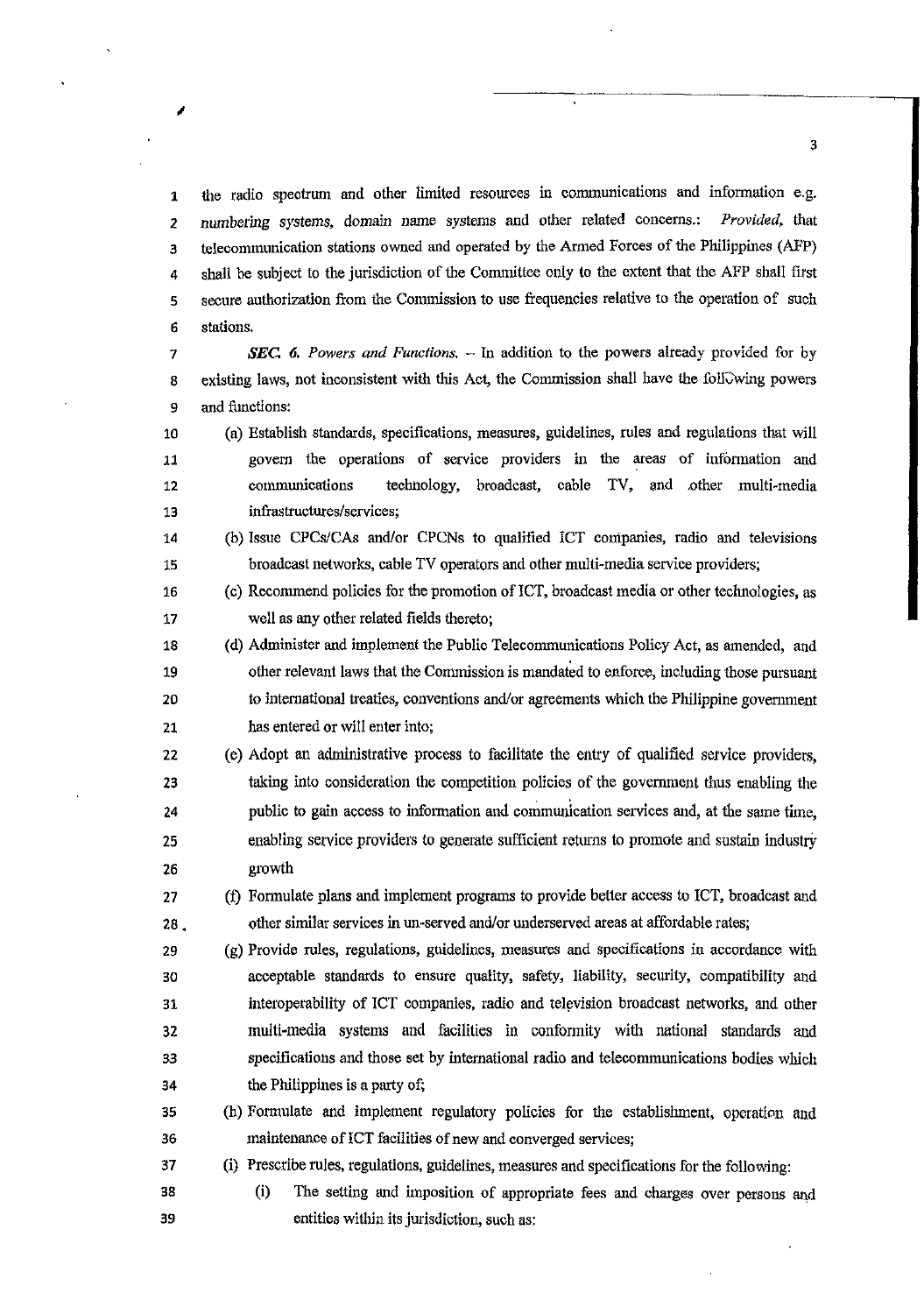| 1                       |       | 1) Spectrum user fees for all assignees except those assigned to military and         |
|-------------------------|-------|---------------------------------------------------------------------------------------|
| $\overline{\mathbf{2}}$ |       | public safety services;                                                               |
| 3                       |       | 2) Permits, certificates, registration and license fees;                              |
| 4                       |       | 3) Supervision and regulations fees; and,                                             |
| 5                       |       | 4) Other administrative fees and charges fines and sanctions;                         |
| 6                       | (ii)  | Determination and prescription of fair and reasonable charges or rates pertinent to   |
| 7                       |       | the operation of public utility facilities and services, after conducting public      |
| 8                       |       | hearings or hearings on applications, except when these rates and tariffs are         |
| 9                       |       | deregulated or established by international bodies or associations where the          |
| 10                      |       | Philippines is a participating member of, or by bodies recognized by the              |
| 11                      |       | Philippine government as the proper arbiter of such rates and tariffs.                |
| 12                      |       | Subject to the provisions of R.A. No. 7925 and such other laws as may be              |
| 13                      |       | promulgated, except where deregulation has been authorized, rates and other           |
| 14                      |       | charges of public services shall be submitted to the Commission for its approval      |
| 15                      |       | and the Commission shall, after public hearing, render a decision, ruling or order    |
| 16                      |       | on said rates by:                                                                     |
| 17                      |       | 1) Approving the proposed rate and charges or any part thereof with our without       |
| 18                      |       | alterations;                                                                          |
| 19                      |       | 2) Rejecting the proposed rates and charges or any part thereof without prejudice     |
| 20                      |       | to the submission of a new proposal for new schedules of rates and charges;           |
| 21                      |       | or,                                                                                   |
| 22                      |       | 3) In the interest of the public, prescribe rates after due notice and public hearing |
| 23                      |       | for the use of facilities/networks and services offered other than those              |
| 24                      |       | proposed by the service providers:                                                    |
| 25                      |       | Provided, that the Commission shall have the original and                             |
| 26                      |       | exclusive jurisdiction over all cases contesting rates, fees, fines and penalties     |
| 27                      |       | imposed by the Commission;                                                            |
| 28                      | (iii) | The accreditation and registration of radio and telecommunications equipment          |
| 29                      |       | dealers, suppliers, manufacturers, repair shops, and the purchase, sale, lease,       |
| 30                      |       | rental, possession and type approval/acceptance of radio and telecommunications       |
| 31                      |       | equipment;                                                                            |
| 32                      | (iv)  | The fostering of fair and efficient market conduct through, but not limited to the    |
| 33                      |       | protection of information, communication, radio, broadcast, cable TV and other        |
| 34                      |       | multi-media facilities, systems of networks and services entities form unfair         |
| 35                      |       | practices or other barriers;                                                          |
| 36                      | (v)   | The implementation of a responsive and more effective use of information and          |
| 37                      |       | communications facilities and services taking into consideration existing and         |
| 38                      |       | emerging technologies; and,                                                           |
|                         |       |                                                                                       |

4

 $\ddot{\phantom{a}}$ 

(

 $\hat{\mathbf{r}}$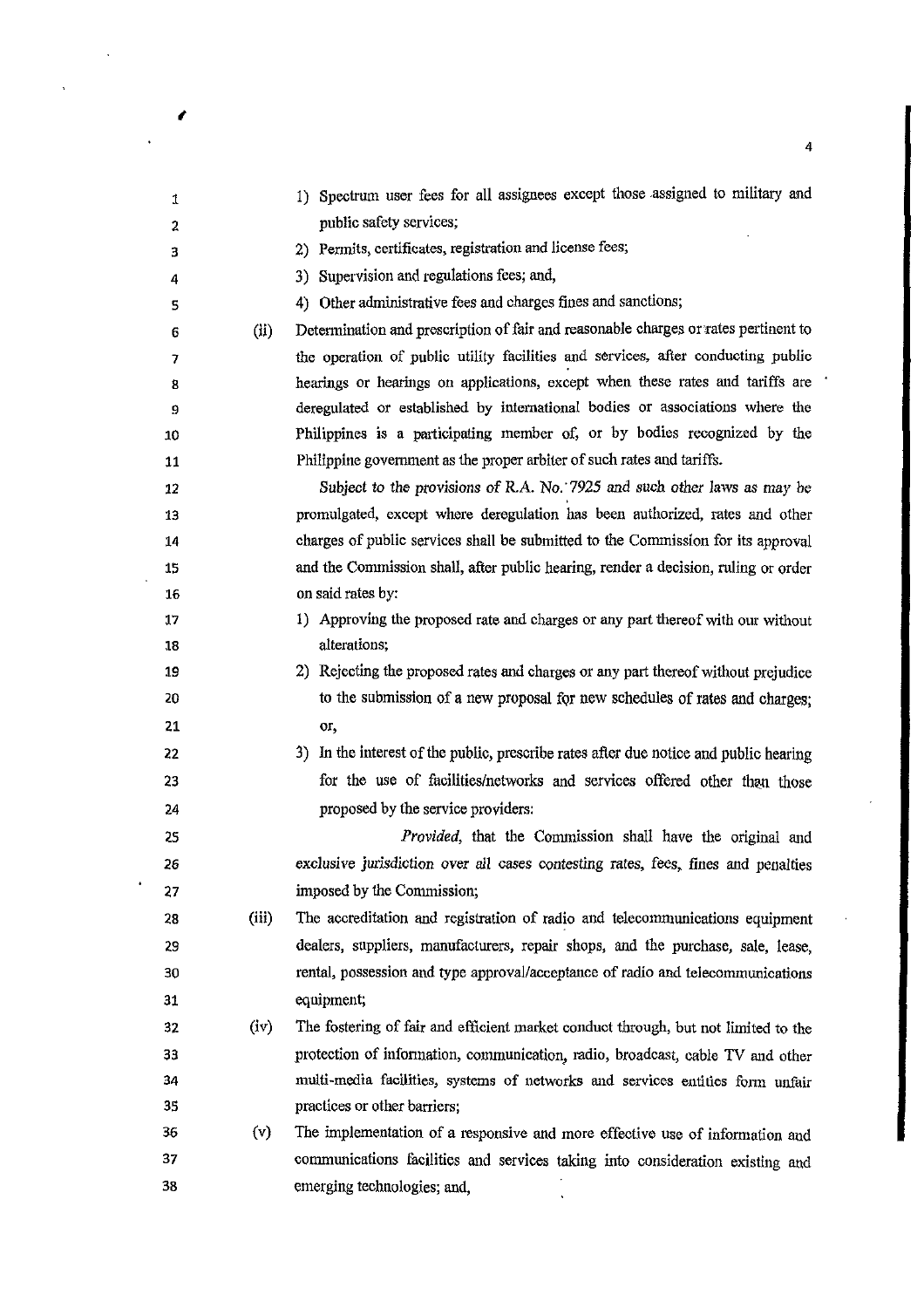1 2 3 4 5 6 (vi) The protection of consumers against inadequate satisfactory service, any illegal activity and/or the misuse or abuse of any entity's monopolistic or quasimonopolistic powers and anti-competitive practices through, but not limited to, the conduct of investigations of complaints and the exaction of compliance from the providers to conform with service standards. 0) Establish, prescribe and regulate areas of operation of public services/utilities, 7 their equipment and other properties in accordance with their legislative franchise and 8 their certificates, licenses, registration, accreditation and other anthorizations; 9 (k) Require, consistent with due process, any public service to provide access to and 10 the use of its facilities and services, including the interconnection with or the attachment 11 to its facilities or equipment, on such terms and conditions and the payment of 12 compensation, as the Commission may determine and approve; 13 (1) Allocate, sub-allocate and reallocate radio frequencies, and adopt frequency plans 14 and standards based on the International Telecommunications Duion regulations to 15 promote growth and development of the sector; 16 (m) Assign radio frequencies, grant permits and licenses for the use of the radio spectrum  $\alpha$ 17 such other limited resources to authorized person or entity essential for the efficient 18 operation of any facility, station, networks and services: *Provided,* that aoy application 19 under this subsection shall be acted upon by the Commission within uinety (90) days 20 from the time of filing thereof; 21 (n) Maintain a complete, and ensure the safety and integrity of, records of issued certificates, 22 licenses, permits, registers, allocated and assigned frequencies and such other 23 authorizations or activities of the Commission essential to ,plaoning, monitoring and 24 enforcement of the powers of the Commission; 25 (o) Ensure and monitor the compliance by persons and entities of their franchises, 26 certificates, permits, accreditations, registrations, certifications, licenses aod other 27 existing laws, rules and regulations, technical programs and performance standards, or 28 terms and 'conditions of their anthorizations; 29 (p) Impose fines and penalties on persons and entities that operate without authorization or 30 violate the terms and conditions of any authorization issued by the Commission; *31 Provided,* that the fine may be in an amount as may be deemed appropriate by the 32 Commission but shall not exceed Fifty Million Pesos (p50,OOO,OOO.OO); 33 (q) Upon the issuance of proper notice and the conduct of public hearings, suspend, cancel or 34 revoke auy authorization of service providers who violate the rules and regulations set by 35 the Commission: Provided, that, when national security, public safety, welfare or interest 36 so requires, the Commission may order immediate suspension of operations, and 37 subsequently hold a hearing within five (5) days from the promulgation of the order of 38 suspension;

 $\mathcal{L}$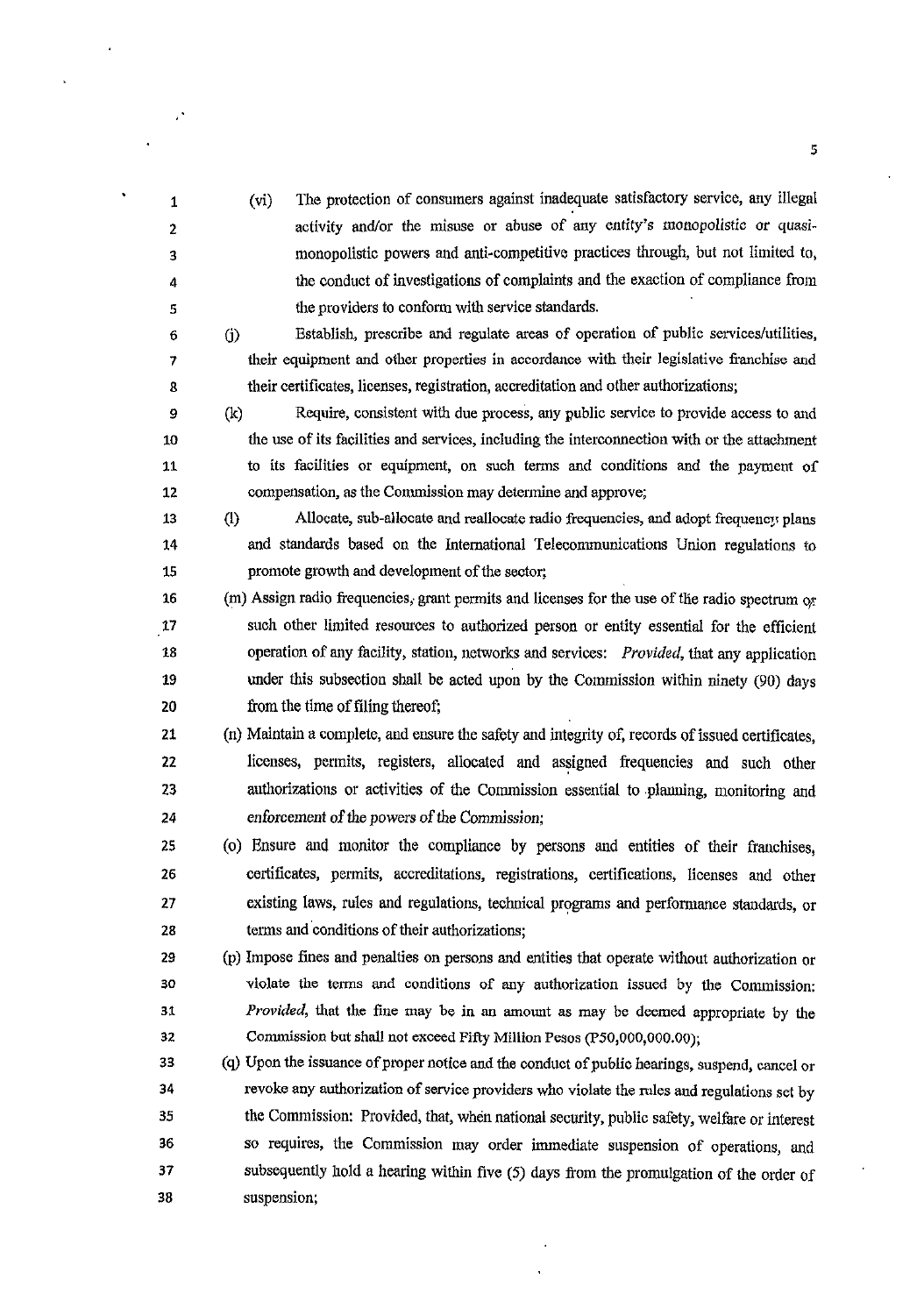(r) Monitor and enforce rules and regulations including the investigation of all persons or , entities under the jurisdiction of the Commission: *Provided,* that in the exercise of its police powers and in accordance with due process, the Commission may confiscate equipment and/or effect closure of any office, station or sub-station whose operations are found to be in violation of existing laws, rules and regulations or its franchises: *Provided, further,* that, in case of closure, the Connnission may take remedial action to allow for temporary operations by a qualified service provider in the interest of public **service;** 

- (s) Regulate radio training schools, the conduct of qualifying examinations and issue certification for qualified radio technicians and operators in accordance with laws, international conventions and treaties, or regulation where the Philippines is a signatory;
- (t) Establish and administer appropriate human resource programs, including the establishment of training centers to enhance human resources capacity building **initiatives;**

15 16 (u) Direct, authorize or order another grantee of a certification or authorization to temporarily operate the business of a grantee whose certificate has been suspended, 17 cancelled or revoked for cause: *Provided,* that the certificate of a grantee who 18 unjustifiably discontinues or abandons his service for whatever reason for a period longer 19 than thirty (30) days, causing irreparable damage or serious inconvenience to the public 20 shall be suspended: *Provided, further,* the Commission may take appropriate action to 21 address such situation and, in accordance with due process, may approve or award new 22 applications for certification or authorization: *Provided, furthermore,* that, in case of 23 mere suspension, and the grantee has effected remedial measures within six (6) months 24 from the suspension, the Commission may reverse its decision to suspend and thereafter 25 reinstate *its* prior authorization to allow said grantee to operate the business again: 26 *Provided, furthermore*, that if the period of six (6) months has lapsed and no remedial 27 measures have been effected, the certificate or authorization shall be penilanently 28 revoked: *Provided, finally,* that a grantee whose certificate has been revoked may re-29 apply but shall be treated as a new applicant;

30 (v) Mandate a fair and reasonable interconnection of systems, stations, networks, facilities 31 and/or services of authorized network operators and other providers through appropriate 32 modalities of intercormection that provides a reasonable and fair level of charges, so as to 33 provide tile most extensive access, availabilily and affordabilily to the public, and ensures 34 that no single player interest controls access to facilities and services;

35 (w)Directly intervene, enjoin speedy settlement through alternative dispute resolution 36 mechanisms and impose judgment On on-going and protracted disputes involving 37 intercormection among service providers, including the final approval of any 38 intercormection agreements;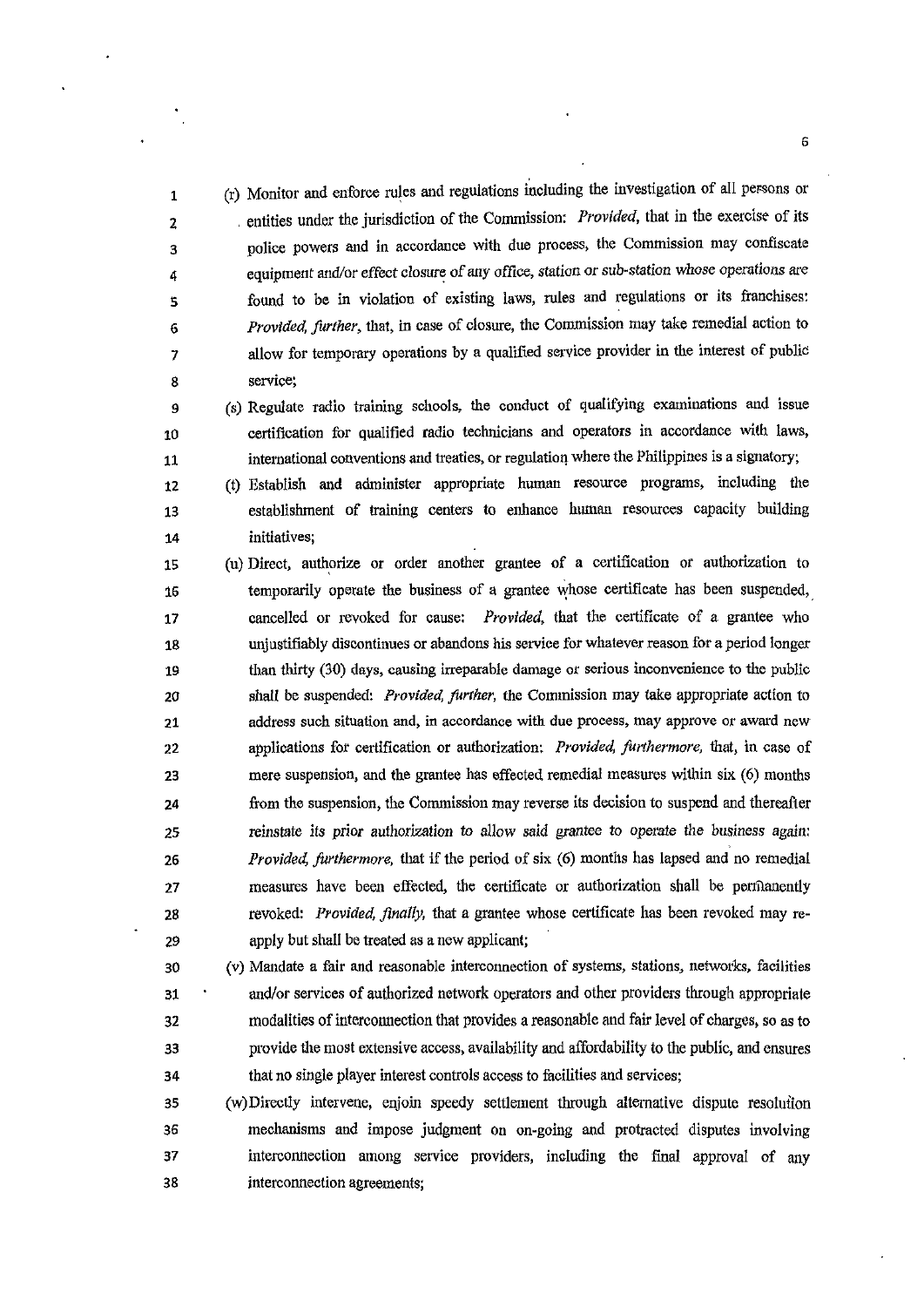1 (x) Promulgate rules and procedures for the conduct of its proceedings and in arriving at 2 decisions or orders; 3 (y) Summarily punish for contempt hy a fine not exceeding five thousand pesos (P5,OOO.OO) 4 or by imprisonment not exceeding thirty (30) days or both, any person guilty of 5 misconduct in the presence of the Commission at seriously interrupting any hearing or 6 session or any proceeding before it, including cases in which a person wiilfully fails or 7 refuses, without just cause, to comply with summons, subpoena ad testificandum, 8 subpoena duces tecum, injunctions, decisions or orders, rules and regulations legally 9 issued or promulgated by the Commission, or being present at a hearing, session or 10 investigation, refuses to be sworn as a witness or to answer questions when lawfully 11 required to do so, or to fumish information required by the Commission. The police 12 agencies of the place where the hearing or investigation is conducted shall, upon the 13 request of the Commission, assist in enforcing the provisions ofthis section; 14 (z) Require any public service or utility to produce before the Commission any and all 15 records, data, statistics and documents deemed proper or necessary in the exercise of its 16 powers and functions, and cite for contempt, direct or indirect, any person who fails or 17 refuses to comply with any lawful order of the Commission; 18 (aa) Enlist the aid and support of any and all enforcement agencies of the Government, 19 as well as the private sector in the implementation of its powers and functions under this 20 Act; 21 (bb) *Motu proprio* inspect, or through duly authorized representatives, the operations, 22 premises, books of accounts and records of any person or entity at any reasonable time, in 23 the exercise of its quasi-judicial power for purposes of determining the existence of any 24 anti-competitive behavior and/or market power abuse and any violation of rules and 25 regulations issued by the Commission; 26 (cc) Approve the application for relevant authorization or certification by all the 27 operators of information and communications, radio, broadcast, cable TV and other 28 multi-media facilities, stations, systems or networks and services including radio schools 29 after the submission of the following: 30 (i) The amount, terms and conditions of each proposed issue, sale or other 31 disposition of its capital stocks if the issuance, sale or disposition would result in: 32 1) A sale to any other public service or any corporation, domestic or foreign which 33 vest in such one person or entity, more than forty percent (40%) of its **34 subscribed capital stock; or,**  35 2) A sale or transfer to any alien which results to a reduction to less than sixty 36 percent (60%) of the capital stock belonging to Philippine citizens. 37 (ii) The tenus and conditions of each proposed contract or agreement for the 38 interconnection of systems, facilities, networks and services;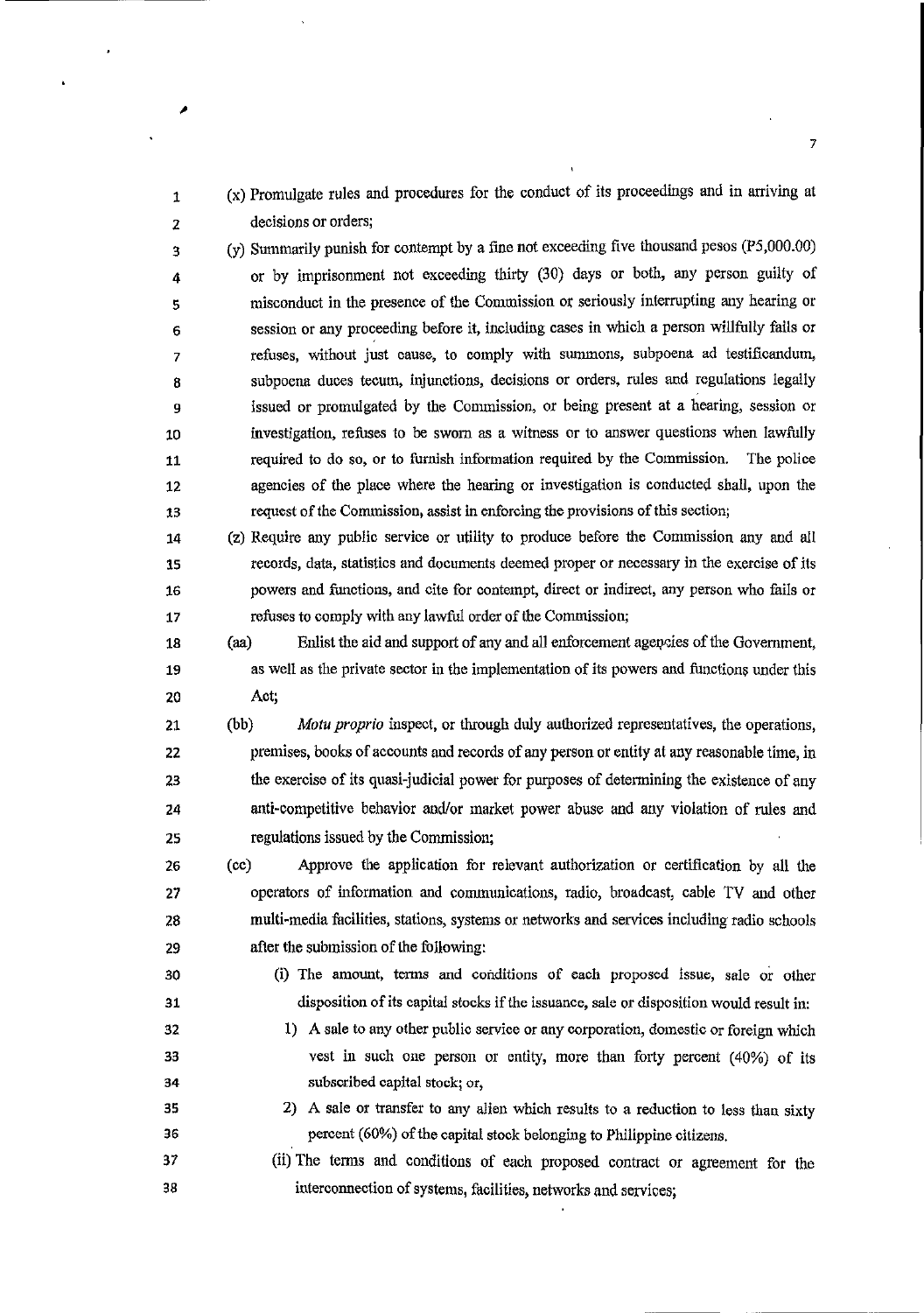| 1  | (iii)Any contract or arrangement entered into between operators and program/content            |
|----|------------------------------------------------------------------------------------------------|
| 2  | providers which tends or aims to exclude, inhibit and frustrate the ability to offer           |
| з  | diverse programs for a wider variety of choices and diversity of programming to                |
| 4  | the subscribing public; and,                                                                   |
| 5  | (iv) Any contract, agreement, reports as may be prescribed by the Commission from              |
| 6  | time to time;                                                                                  |
| 7  | Require public service time through broadcasting stations, including cable TV,<br>(dd)         |
| 8  | operators, to assist the government on public information and education;                       |
| 9  | Perform such other powers and functions as may be prescribed by law, as well as<br>(ee)        |
| 10 | those that which may be implied from or are incidental to the carrying out of the powers       |
| 11 | granted to the Commission; and,                                                                |
| 12 | (ff) Issue orders, rules and regulations and other issuances as may be necessary to ensure the |
| 13 | effective implementation of the provisions of this Act.                                        |
| 14 | SEC. 7. Composition. - The Commission shall be a collegial body of three (3)                   |
| 15 | Commissioners, composed of a Chairperson and two $(2)$ Commissioners, all of whom shall be     |
| 16 | appointed by the President of the Philippines upon the recommendation of the Chairman of the   |
| 17 | CICT.                                                                                          |
| 18 | (a) Tenure of Commissioners. The Commissioners shall have a fixed term of five $(5)$           |
| 19 | years with an option to be reappointed for another term of five (5) years: Provided,           |
| 20 | that for the first set of appointees, the Chairperson shall hold office for five (5) years,    |
| 21 | one (1) Commissioner shall serve for three (3) years, and the other Commissioner for           |
| 22 | one (1) year: <i>Provided, further</i> , That any appointment to any future vacancy shall only |
| 23 | be for the unexpired term of the predecessor: Provided, finally, That in no case shall         |
| 24 | any Commissioner serve for more than two (2) terms in the Commission.                          |
| 25 | The Commissioner shall enjoy security of tenure and shall neither be suspended                 |
| 26 | nor removed except for just cause in accordance with the law.                                  |
| 27 | (b) Remuneration of Commissioners. The Commissioners shall be entitled to the same             |
| 28 | salary, allowance and benefits, including retirement, as those of the Justices of the          |
| 29 | Court of Appeals, except for the Chairperson who shall have the rank of the Presiding          |
| 30 | Justice of the Court of Appeals.                                                               |
| 31 | (c) Qualifications of Commissioners. The Commissioners must be residents and citizens          |
| 32 | of the Philippines, at least 35 years of age, of good moral character, of known probity        |
| 33 | and unquestionable integrity, with recognized competence in the field of information           |
| 34 | and communications technology, and, with at least five (5) years of actual and                 |
| 35 | distinguished experience in their respective fields of expertise: Provided, that one of        |
| 36 | the Commissioners shall preferably be a member of the Philippine Bar, another a                |
| 37 | licensed electronics and communications engineer (ECE), and the third an economist             |
| 38 | or a graduate of any relevant profession.                                                      |

 $\ddot{\phantom{0}}$ 

8

 $\frac{1}{2}$  ,  $\frac{1}{2}$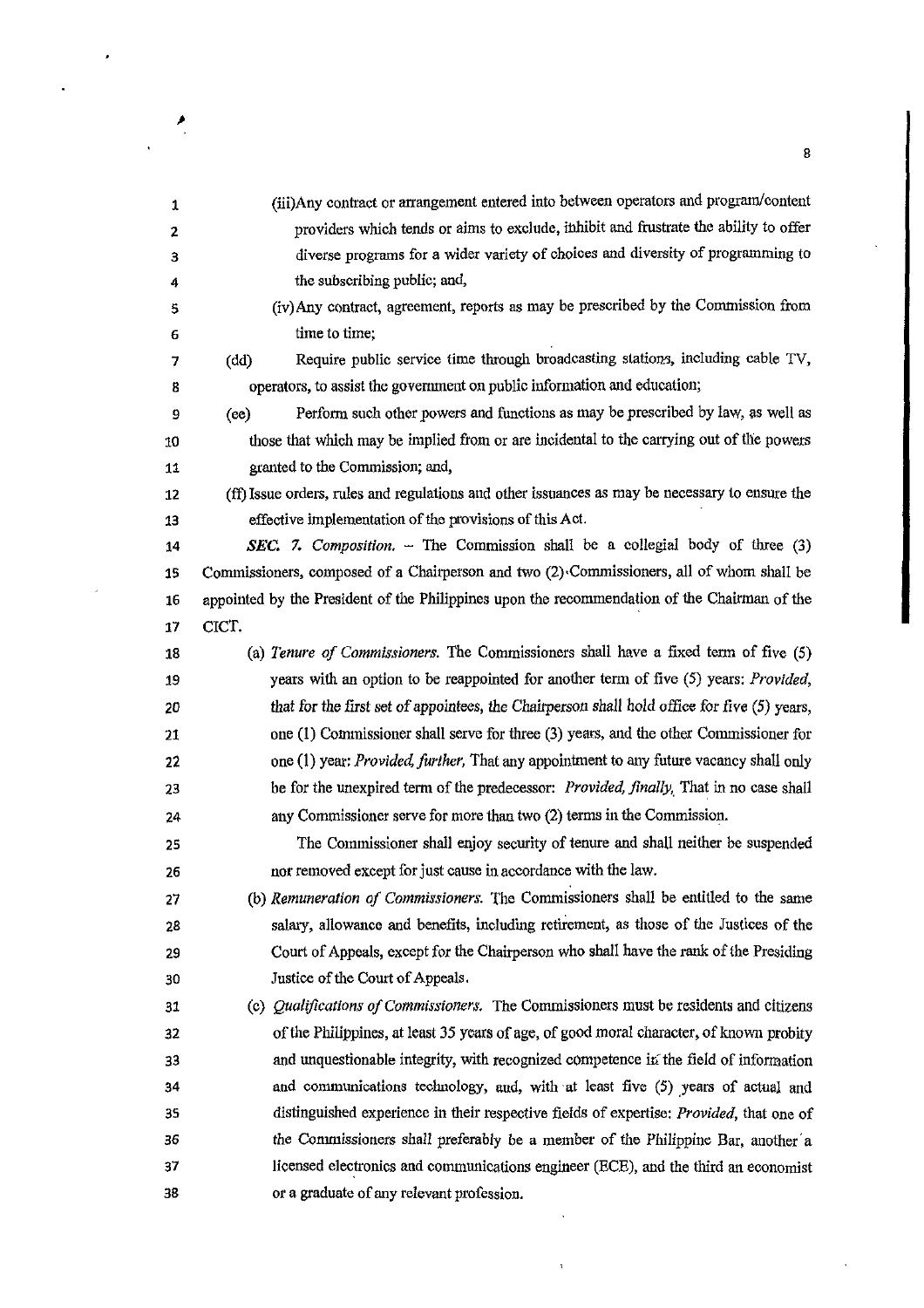1  $\overline{2}$ 3 4 5 6 (d) *Powers of Ihe Commissioners.* All powers vested upon the Commission shall be vested on the Commissioners sitting as collegial body. Hearings may be conducted by any of the Commissioners, individually or jointly, or by Hearing Officers duly authorized or delegated to hear such cases. A majority vote shall be required to reach a decision, ruling or order of the Commission. Notwithstanding the foregoing provision, the Chairperson may provisionally 7 approve or decide on immediate cases involving the fixing of rates or charges: 8 *Provided,* that a hearing will be scheduled within thirty (30) days from the grant 9 thereof. 10 The Chairperson shall also be the Chief Executive Officer of the Commission and 11 shall provide the general executive direction and supervision of the operations and 12 activities of the Commission, its bodies, boards, offices, and personnel. *13 SEC.* 8. *Regional Offices.* -The Commission shall be authorized to establish, operate, and 14 maintain Regional Offices as the need arises. The regionai office shall be headed by a Regional 15 Director, who shall be appointed by the President of the Philippines upon the recommendation of 16 the CICT. 17 Such regional offices shall function as line organization which shall be responsible for the 18 following: 19 (a) implementation of laws, policies, projects, plans, rules and regu<sup>1</sup> tions of the 20 Commission; 21 (b) supervision and inspection of the operation of radio, television, cable TV and 22 telecommunications networks, station, systems, facilities and Gervices; 23 (c) Regulation and control of communications, CABLE TV and broadcast services; 24 (d) Conduct of hearings on consumers' complaints and administrative cases; 25 (e) Issuance of permits, licenses and certificates; including the conduct of examination 26 and licensing of qualified operations; and, 27 (f) Such other functions as may be assigned to them. 28 *SEC. 9. Fiscal autonomy.* - The Commission shall enjoy fiscal autonomy. Its 29 appropriations may not be reduced below the amount appropriated for the previous year and after 30 approval, shall be automatically and regularly released. The Commission may re-align 31 allocations to supplement any insufficient or inadequate appropriation as may be necessary to 32 effectively discharge its duties. 33 Thirty percent (30%) orthe total supervisory and regulatory fees (SRF) collected by the 34 Commission under Section 6(i) of this Act shall constitute receipts automatically appropriated 35 for a period of five (5) years from the effectivity of this Act, to be used by the Commissiou to 36 augment its resources to fund its operations and activities pursuant to its mandate. *37 Provided,* that all moneys appropriated and earned by the Commission shall be utilized 38 solely for its operations and shall be subject to DBM budget rules and regulations.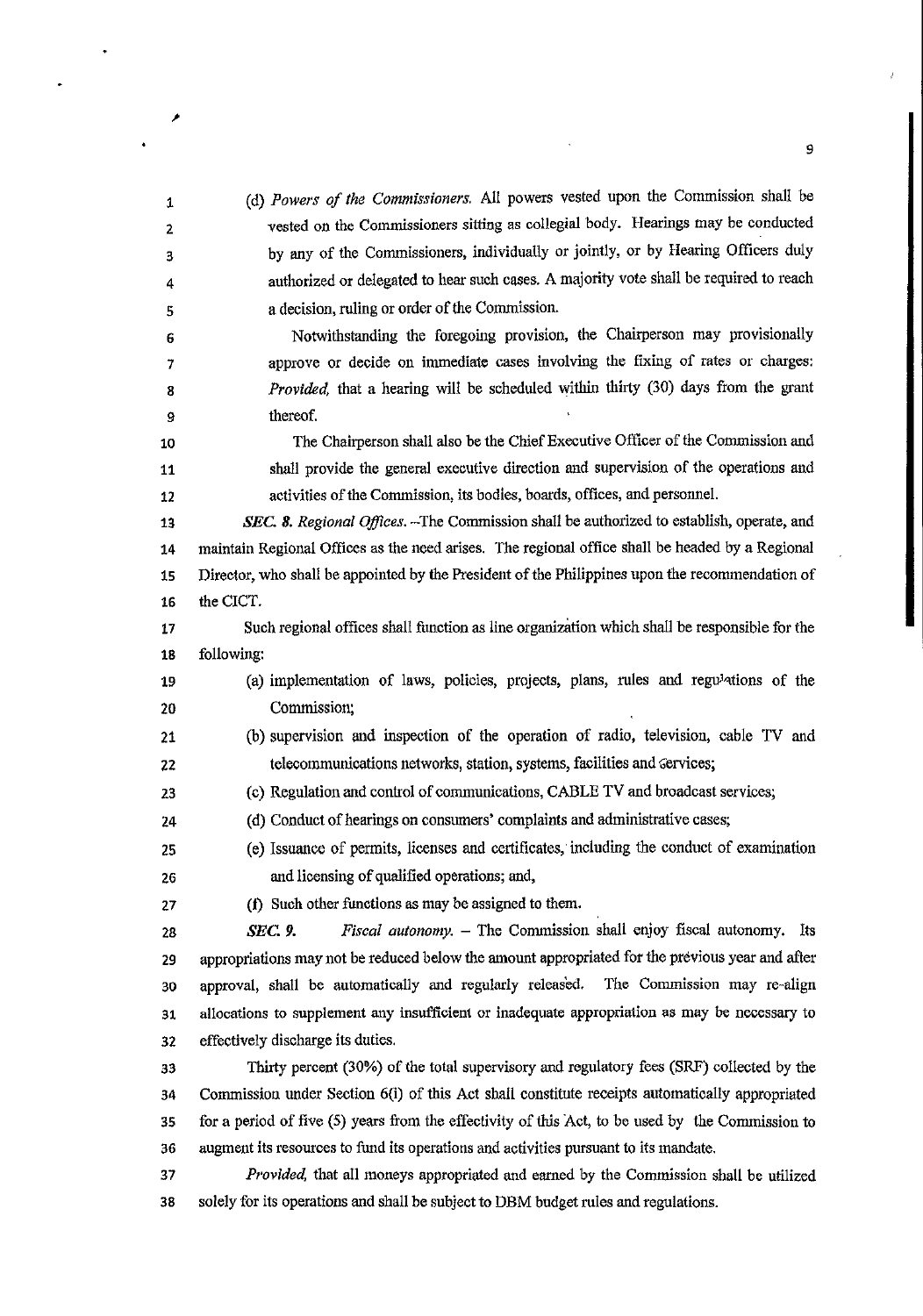1 *SEC. 10. Compensation and Emoluments of Personnel.* - All' positions of the 2 Commission requiring technical proficiency and expertise shall be governed by a compensation 3 comparable to the private sector and position classification systems and qualification standards 4 approved by the Connnission, in consultation with tbe Civil Service Commission (CSC) and the 5 Department of Budget and Management (DBM) based on a comprebensive job analysis and 6 audit of actual duties and responsibilities. The compensation plan shall be subject to periodic 7 review by the Commission, tbe CSC and the DBM no more than once every two (2) years 8 without prejudice to merit reviews or increases based on productivity and efficiency

9 The compensation and other emoluments for personnel with high level of expertise and 10 proficiency shall he exempted from the coverage of R.A. No. 6758, otherwise known as the 11 "Salary Standardization Act." For this purpose, the schedule of compensation of personnel with 12 high level of expertise and proficiency as determined by the Commission, in consultation with 13 the CSC and the DBM, shall be submitted for approval by the President of the Philippines. The 14 new schedule of compensation shall be implemented within six (6) months from the effectivity 15 of this Act and may be upgraded by the President of the Pbilippines as the need arises: 16 Provided, That in no case shall the rate be upgraded more than once a year.

17 **SEC. 11.** Enhancement of Technical Competence. – The Commission shall establish a 18 rigorous training program, to include the setting up of training center, for its personnel to 19 enhance the technical and regulatory competence of the Commission in the monitoring and 20 enforcement of laws, orders, rules and regulations of the Commission, and the compliance 21 thereof.

22 **SEC. 12.** *Annual Report.* – The Commission shall submit an annual report to both 23 Houses of Congress not later than April 30 of each year, to include specific goals, objectives, 24 accomplishments, plans and priorities of the Commission for the next five (5) years, as well as 25 recommendations for legislative action to enable the Commission to achieve its objectives; and 26 such other data as may be required from time to time.

*27 SEC. 13. Funding. – In addition to the sums to be appropriated for the Commission* 28 under the General Appropriations Act for the Fiscal Year following the approval of this Act, any 29 savings in the appropriation of the Commission and fees collected by the Commission for the 30 current fiscal year may also be used to implement the provisions of this Act. Thereafter, the 31 amount needed for such purpose shall be included in the subsequent annual General 32 Appropriations Acts, or through special appropriations.

33 **SEC. 14.** *Transitory Provisions.* 

34 (a) Within ninety (90) days after the approval of this Act, the Commission shall draw the 35 new structure and staffing pattern necessary to carry out the powers and functions of 36 37 the newly organized Commission, in consultation with the CSC and the DBM, to be submitted to the CICT Secretary for approval.

38 (b) The current Commissioners and existing personnel shall continue to hold office until 39 approval of the staffing pattern and new appointments are issued.